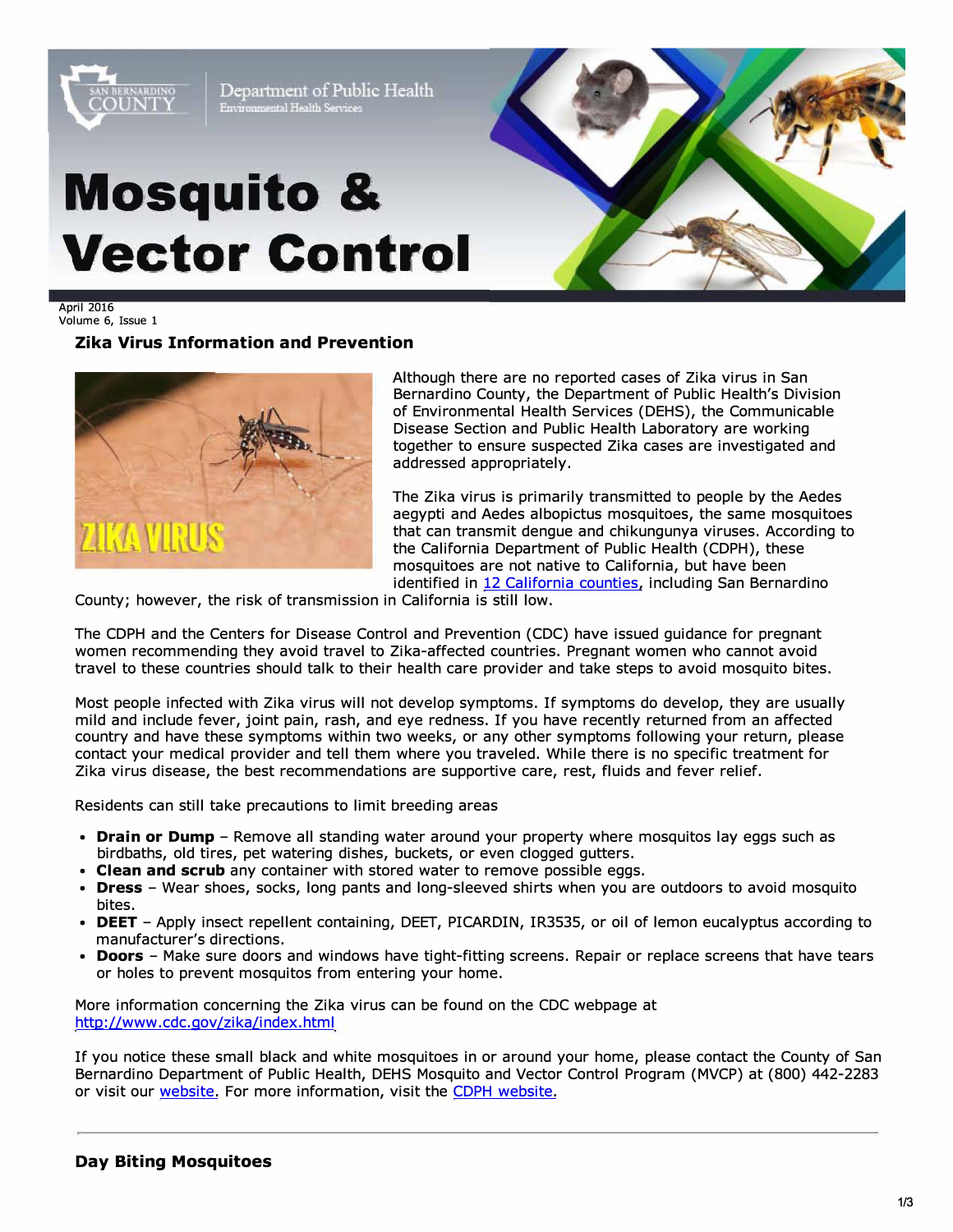Two non-native species of mosquitoes have been found in California: the Asian Tiger mosquito *(Aedes a/bopictus)* and the Yellow Fever mosquito *(Aedes aegypti).* The Asian Tiger mosquito and the Yellow Fever mosquito bite primarily during the day, both indoors and outdoors.

The adults of both species are small (about a quarter-inch in size) dark brown or black, and have distinctive white markings around the body and legs. Both types of mosquitoes can carry West Nile virus, but can also spread diseases such as Zika virus, Dengue, Yellow Fever, and Chikungunya. Artificial or natural water-filled containers that are within or around the home are ideal habitats for these mosquitoes. Female mosquitoes can lay



eggs in any open container holding as little as a teaspoon of water: plant saucers, cups, bird baths, and even old tires.

Both the Asian Tiger mosquito and the Yellow Fever mosquito were found in San Bernardino County in October 2015. If you or anyone you know is being bitten during the daytime or being bitten aggressively, please report it to your local vector control agency and save the specimen for identification, if possible. You can find your local vector control agency by entering your zip code here: [Zip code.](http://westnile.ca.gov/ziplocator.php)

### **What is West Nile Virus?**



West Nile virus (WNV) has been documented throughout the world and was first detected in North America in 1999, since then it has spread across the continental United States and Canada. WNV is an arthropod-borne virus commonly spread by infected mosquitoes. These mosquitoes become infected when they feed on infected birds, thereby spreading the virus to humans and other animals. Most people become infected with WNV from the bite of an infected mosquito. Signs and symptoms of WNV may cause febrile illness, encephalitis (inflammation of the brain) or meningitis (inflammation of the lining of the brain and spinal cord). Anyone who lives in an area with WNV that is present in mosquitoes can become infected. Presently, there are no vaccines for humans.

#### **How can I Help Prevent West Nile Virus?**

To aid in the prevention of WNV, it is very important that property owners remove all sources of stagnant water from their property. Residents with pools are urged to keep them properly maintained. Mosquitoes breed in very large numbers in stagnant water and green pools.

You can report dead birds to the California West Nile virus website at [www.westnile.ca.gov.](http://www.westnile.ca.gov/) For more information, to report a green pool or a mosquito breeding source, contact the DEHS and the MVCP at (800) 442-2283 or visit our website at [www.sbcounty.gov/dph/dehs.](http://www.sbcounty.gov/dph/dehs/)

#### **Stay Connected to DEHS with Social Media**

Follow our social media sites to get the latest news on food safety and foodborne illness prevention, mosquito and vector control, pool safety and drowning prevention, and more!

## **Environmental Health Today Salud Ambiental Para Hoy**